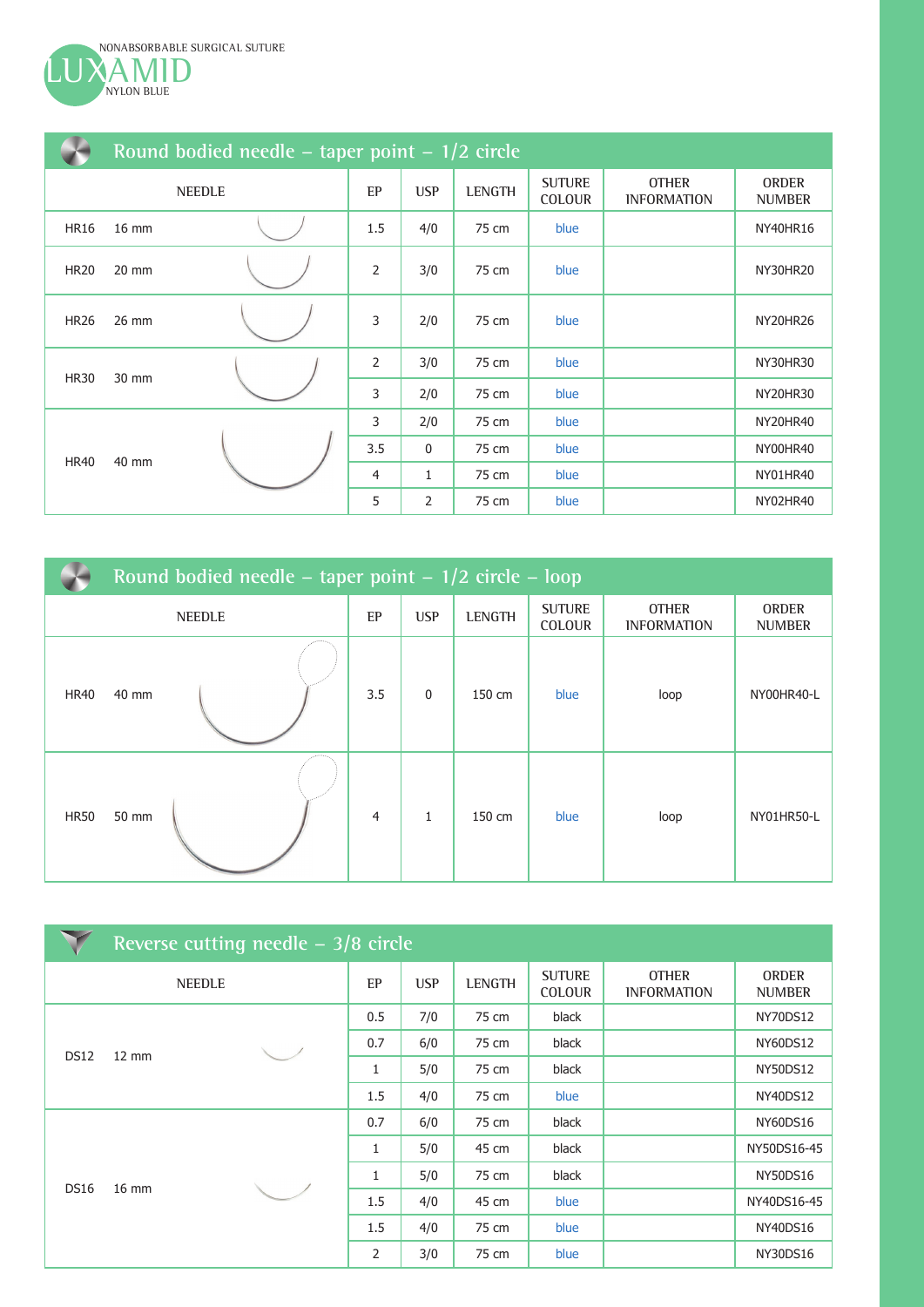

|                      |                      | Reverse cutting needle $-3/8$ circle |                |              |        |                         |                                    |                               |
|----------------------|----------------------|--------------------------------------|----------------|--------------|--------|-------------------------|------------------------------------|-------------------------------|
|                      |                      | <b>NEEDLE</b>                        | EP             | <b>USP</b>   | LENGTH | <b>SUTURE</b><br>COLOUR | <b>OTHER</b><br><b>INFORMATION</b> | <b>ORDER</b><br><b>NUMBER</b> |
|                      |                      |                                      | $\mathbf{1}$   | 5/0          | 75 cm  | black                   |                                    | NY50DS19                      |
|                      |                      |                                      | 1.5            | 4/0          | 45 cm  | blue                    |                                    | NY40DS19-45                   |
| <b>DS19</b>          | 19 mm                |                                      | 1.5            | 4/0          | 75 cm  | blue                    |                                    | <b>NY40DS19</b>               |
|                      |                      |                                      | $\overline{2}$ | 3/0          | 75 cm  | blue                    |                                    | NY30DS19                      |
|                      |                      |                                      | $\mathsf{3}$   | 2/0          | 75 cm  | blue                    |                                    | NY20DS19                      |
|                      |                      |                                      | 1.5            | 4/0          | 75 cm  | blue                    |                                    | <b>NY40DS24</b>               |
|                      | <b>DS24</b><br>24 mm |                                      | 1.5            | 4/0          | 45 cm  | blue                    |                                    | NY40DS24-45                   |
|                      |                      |                                      | $\overline{2}$ | 3/0          | 75 cm  | blue                    |                                    | NY30DS24                      |
|                      |                      | $\mathsf 3$                          | 2/0            | 75 cm        | blue   |                         | NY20DS24                           |                               |
|                      |                      | 3.5                                  | 0              | 75 cm        | blue   |                         | NY00DS24                           |                               |
| <b>DS26</b>          | 26 mm                |                                      | $\overline{2}$ | 3/0          | 75 cm  | blue                    |                                    | <b>NY30DS26</b>               |
|                      |                      |                                      | 3              | 2/0          | 75 cm  | blue                    |                                    | NY20DS26                      |
|                      |                      |                                      | $\overline{2}$ | 3/0          | 75 cm  | blue                    |                                    | NY30DS30                      |
| <b>DS30</b>          | 30 mm                |                                      | $\mathsf{3}$   | 2/0          | 75 cm  | blue                    |                                    | NY20DS30                      |
|                      |                      |                                      | 3.5            | $\pmb{0}$    | 75 cm  | blue                    |                                    | NY00DS30                      |
|                      |                      |                                      | $\overline{4}$ | $\mathbf{1}$ | 75 cm  | blue                    |                                    | NY01DS30                      |
|                      |                      |                                      | $\mathsf{3}$   | 2/0          | 75 cm  | blue                    |                                    | NY20DS36                      |
| <b>DS36</b>          | 36 mm                |                                      | 3.5            | 0            | 75 cm  | blue                    |                                    | NY00DS36                      |
|                      |                      |                                      | 4              | $\mathbf{1}$ | 75 cm  | blue                    |                                    | NY01DS36                      |
|                      |                      |                                      | 3              | 2/0          | 75 cm  | blue                    |                                    | NY20DS40                      |
|                      |                      |                                      | 3.5            | $\pmb{0}$    | 75 cm  | blue                    |                                    | NY00DS40                      |
| <b>DS40</b><br>40 mm |                      | $\overline{4}$                       | $\mathbf{1}$   | 75 cm        | blue   |                         | NY01DS40                           |                               |
|                      |                      |                                      | 5              | 2            | 90 cm  | blue                    |                                    | NY02DS40                      |
| <b>DS90</b><br>90 mm |                      | 3                                    | 2/0            | 100 cm       | blue   |                         | <b>NY20DS90</b>                    |                               |
|                      |                      | $\overline{4}$                       | $\mathbf{1}$   | 90 cm        | blue   |                         | NY01DS90                           |                               |

|               | Reverse cutting needle $-1/2$ circle |  |                |            |               |                                |                                    |                               |  |  |  |  |
|---------------|--------------------------------------|--|----------------|------------|---------------|--------------------------------|------------------------------------|-------------------------------|--|--|--|--|
| <b>NEEDLE</b> |                                      |  | EP             | <b>USP</b> | <b>LENGTH</b> | <b>SUTURE</b><br><b>COLOUR</b> | <b>OTHER</b><br><b>INFORMATION</b> | <b>ORDER</b><br><b>NUMBER</b> |  |  |  |  |
| <b>HS16</b>   | 16 mm                                |  | 1              | 5/0        | 75 cm         | black                          |                                    | <b>NY50HS16</b>               |  |  |  |  |
| HS17          | $17 \text{ mm}$                      |  | 1.5            | 4/0        | 75 cm         | blue                           |                                    | <b>NY40HS17</b>               |  |  |  |  |
| <b>HS36</b>   | 36 mm                                |  | $\overline{4}$ | 1          | 75 cm         | blue                           |                                    | NY01HS36                      |  |  |  |  |
| <b>HS40</b>   | 40 mm                                |  | $\overline{4}$ | 1          | 75 cm         | blue                           |                                    | NY01HS40                      |  |  |  |  |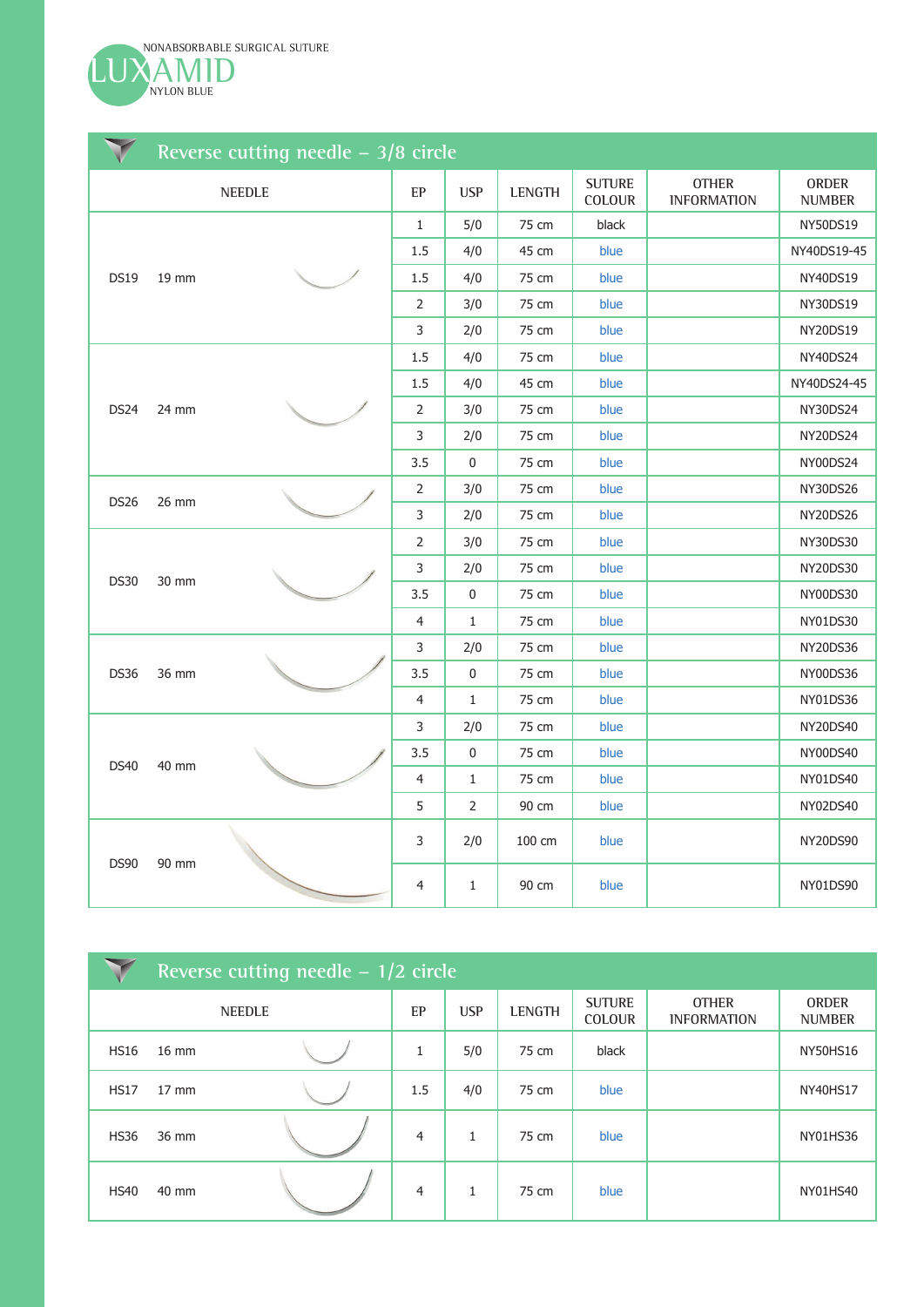



|             | Reverse cutting needle $-1/2$ circle |               |    |            |               |                                |                                    |                               |  |  |  |
|-------------|--------------------------------------|---------------|----|------------|---------------|--------------------------------|------------------------------------|-------------------------------|--|--|--|
|             |                                      | <b>NEEDLE</b> | EP | <b>USP</b> | <b>LENGTH</b> | <b>SUTURE</b><br><b>COLOUR</b> | <b>OTHER</b><br><b>INFORMATION</b> | <b>ORDER</b><br><b>NUMBER</b> |  |  |  |
| <b>HS50</b> | 50 mm                                |               | 5  | 2          | 75 cm         | blue                           |                                    | NY02HS50                      |  |  |  |

| Side cutting spatula $-1/2$ circle $-$ double needle |     |            |        |                                |                                    |                               |  |  |  |  |
|------------------------------------------------------|-----|------------|--------|--------------------------------|------------------------------------|-------------------------------|--|--|--|--|
| <b>NEEDLE</b>                                        | EP  | <b>USP</b> | LENGTH | <b>SUTURE</b><br><b>COLOUR</b> | <b>OTHER</b><br><b>INFORMATION</b> | <b>ORDER</b><br><b>NUMBER</b> |  |  |  |  |
| $6.2 \text{ mm}$<br>$150 \mu m$<br><b>HSP062</b>     | 0.2 | 10/0       | 30 cm  | black                          |                                    | NY10HSP062-D                  |  |  |  |  |

|                       |               |      |     | Side cutting spatula $-3/8$ circle $-$ double needle |               |                                |                                    |                               |  |
|-----------------------|---------------|------|-----|------------------------------------------------------|---------------|--------------------------------|------------------------------------|-------------------------------|--|
|                       | <b>NEEDLE</b> |      | EP  | <b>USP</b>                                           | <b>LENGTH</b> | <b>SUTURE</b><br><b>COLOUR</b> | <b>OTHER</b><br><b>INFORMATION</b> | <b>ORDER</b><br><b>NUMBER</b> |  |
| <b>DSP060</b><br>6 mm | $200 \mu m$   | マンマン | 0.2 | 10/0                                                 | 30 cm         | black                          |                                    | NY10DSP060-D                  |  |
|                       |               |      | 0.2 | 10/0                                                 | 30 cm         | black                          |                                    | NY10DSP062-D                  |  |
| DSP062 6.2 mm         | $150 \mu m$   | マンマン | 0.3 | 9/0                                                  | 30 cm         | black                          |                                    | NY90DSP062-D                  |  |
|                       |               |      | 0.4 | 8/0                                                  | 30 cm         | black                          |                                    | NY80DSP062-D                  |  |
| DSP062 6.2 mm         | $200 \mu m$   | ーー   | 0.5 | 7/0                                                  | 30 cm         | black                          |                                    | NY70DSP062-D                  |  |
| DSP064 6.4 mm         | $200 \mu m$   | マンマン | 0.2 | 10/0                                                 | 30 cm         | black                          |                                    | NY10DSP064-D                  |  |
| 8 mm<br>DSP080        | $300 \mu m$   |      | 0.7 | 6/0                                                  | 45 cm         | black                          |                                    | NY60DSP080-D                  |  |

| Side cutting spatula $-3/8$ circle |     |            |        |                                |                                    |                               |  |  |  |  |
|------------------------------------|-----|------------|--------|--------------------------------|------------------------------------|-------------------------------|--|--|--|--|
| <b>NEEDLE</b>                      | EP  | <b>USP</b> | LENGTH | <b>SUTURE</b><br><b>COLOUR</b> | <b>OTHER</b><br><b>INFORMATION</b> | <b>ORDER</b><br><b>NUMBER</b> |  |  |  |  |
| DSP062 6.2 mm<br>150 um            | 0.2 | 10/0       | 15 cm  | black                          |                                    | NY10DSP062                    |  |  |  |  |

| v | Round bodied micro needle – taper point – 3/8 circle |               |  |     |     |               |                                |                                    |                               |  |  |
|---|------------------------------------------------------|---------------|--|-----|-----|---------------|--------------------------------|------------------------------------|-------------------------------|--|--|
|   |                                                      | <b>NEEDLE</b> |  | EP  | USP | <b>LENGTH</b> | <b>SUTURE</b><br><b>COLOUR</b> | <b>OTHER</b><br><b>INFORMATION</b> | <b>ORDER</b><br><b>NUMBER</b> |  |  |
|   | DSP064 6.4 mm                                        | 150 um        |  | 0.4 | 8/0 | 15 cm         | black                          |                                    | <b>NY80M-</b><br>DR064-150    |  |  |